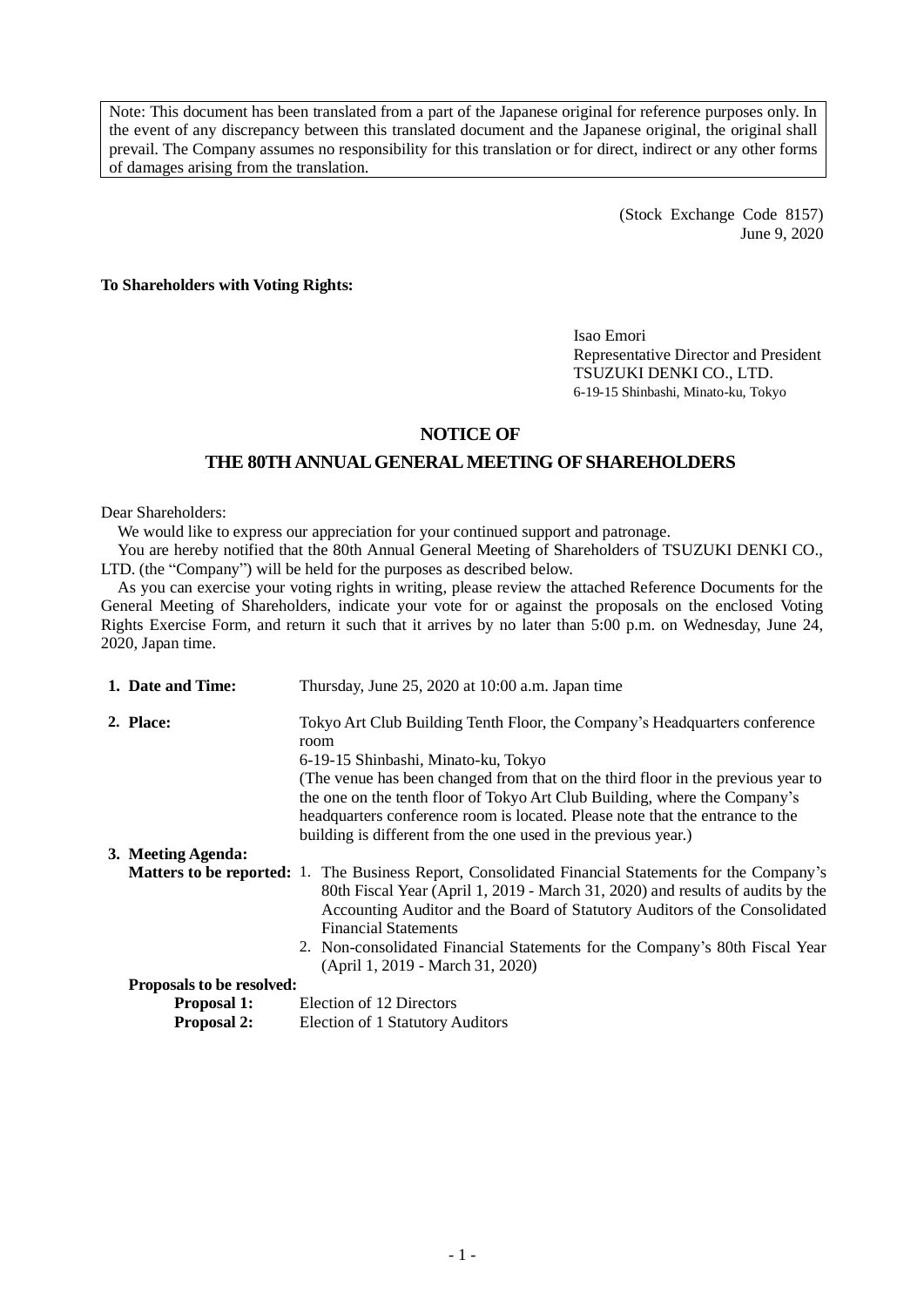## (Attention)

- When attending the meeting, please submit the enclosed Voting Rights Exercise Form at the reception desk.
- Of the documents attached to the Notice of the 80th Annual General Meeting of Shareholders, the "Notes to Consolidated Financial Statements" and "Notes to Non-consolidated Financial Statements" are posted on the Company's website (https://www.tsuzuki.co.jp/ir/stock/meeting.html) in accordance with the provisions of laws and regulations as well as Article 16 of the Company's Articles of Incorporation and are therefore not provided in the documents attached to this Notice.
- The Consolidated Financial Statements and Non-consolidated Financial Statements included in the documents attached to the Notice of the 80th Annual General Meeting of Shareholders are a part of the Consolidated Financial Statements and Non-consolidated Financial Statements that were audited by the Accounting Auditor when preparing the audit reports.
- Should the Reference Documents for the General Meeting of Shareholders, the Business Report, Consolidated Financial Statements, or Non-consolidated Financial Statements require revisions, the revised versions will be posted on the Company's website
- (https://www.tsuzuki.co.jp/ir/stock/meeting.html).
- Exercising voting rights by proxy If exercising voting rights by a proxy that is also a shareholder with voting rights exercisable at this General Meeting of Shareholders, the proxy should submit your Voting Rights Exercise Form and a document certifying authority as proxy in addition to the proxy's Voting Rights Exercise Form to the reception desk on the day of the meeting.
- Please be advised that we will be dressed in light attire on the day of the meeting.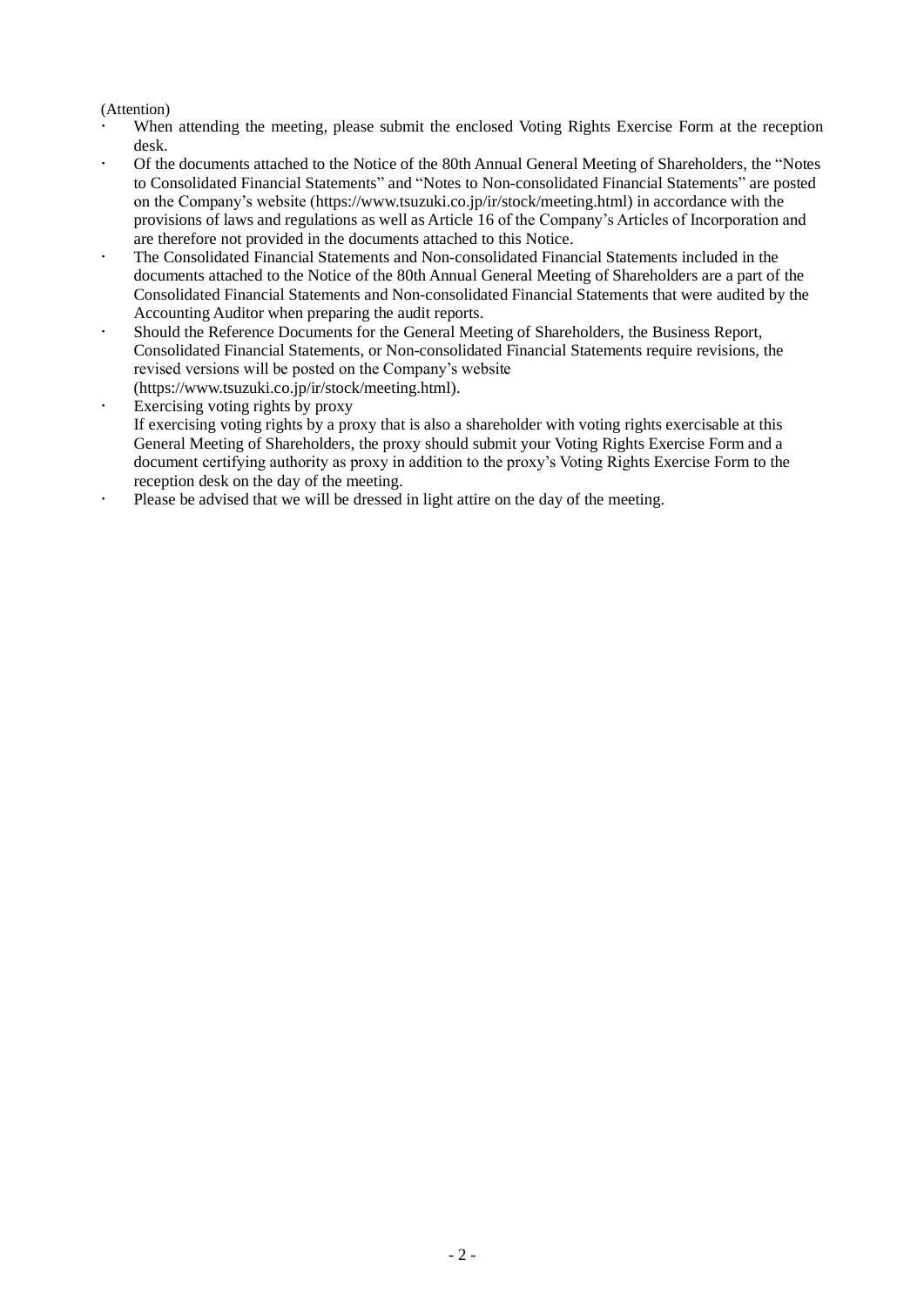# **Reference Documents for the General Meeting of Shareholders**

#### **Proposal 1:** Election of 12 Directors

The terms of office of all 11 Directors will expire at the conclusion of this General Meeting of Shareholders. Accordingly, the election of 12 Directors, increasing the number of Outside Directors by 2 in order to strengthen the management system, is proposed.

The candidates are as follows:

| No.                                                                                                                    | Name<br>(Date of birth)                                                                                           |                                                                                                                     | Past experience, positions and responsibility in the Company,<br>and significant concurrent positions                      | Number of<br>shares of the<br>Company held |  |  |  |
|------------------------------------------------------------------------------------------------------------------------|-------------------------------------------------------------------------------------------------------------------|---------------------------------------------------------------------------------------------------------------------|----------------------------------------------------------------------------------------------------------------------------|--------------------------------------------|--|--|--|
|                                                                                                                        | Isao Emori                                                                                                        | April 1981                                                                                                          | Joined the Company                                                                                                         |                                            |  |  |  |
|                                                                                                                        | (January 27, 1959)                                                                                                | April 2000                                                                                                          | Manager in charge of Welfare Business Project                                                                              |                                            |  |  |  |
|                                                                                                                        |                                                                                                                   | April 2008                                                                                                          | Administrative Officer                                                                                                     |                                            |  |  |  |
|                                                                                                                        | [Reappointment]                                                                                                   | June 2009                                                                                                           | Director                                                                                                                   |                                            |  |  |  |
|                                                                                                                        |                                                                                                                   | April 2010                                                                                                          | <b>Managing Director</b>                                                                                                   |                                            |  |  |  |
|                                                                                                                        | Tenure as Director                                                                                                | February 2012                                                                                                       | Director and Managing Executive Officer                                                                                    |                                            |  |  |  |
|                                                                                                                        | 11 years                                                                                                          | April 2015                                                                                                          | Director and Senior Managing Executive Officer                                                                             | 37,119                                     |  |  |  |
|                                                                                                                        |                                                                                                                   | April 2017                                                                                                          | Representative Director, President and CEO (current position)                                                              |                                            |  |  |  |
|                                                                                                                        | [Attendance rate of                                                                                               |                                                                                                                     |                                                                                                                            |                                            |  |  |  |
| 1                                                                                                                      | the Board of Directors                                                                                            |                                                                                                                     |                                                                                                                            |                                            |  |  |  |
|                                                                                                                        | meetings in fiscal                                                                                                |                                                                                                                     |                                                                                                                            |                                            |  |  |  |
|                                                                                                                        | 2019]                                                                                                             |                                                                                                                     |                                                                                                                            |                                            |  |  |  |
|                                                                                                                        | 100%                                                                                                              |                                                                                                                     |                                                                                                                            |                                            |  |  |  |
|                                                                                                                        | [Reason for nomination as candidate for Director]                                                                 |                                                                                                                     |                                                                                                                            |                                            |  |  |  |
|                                                                                                                        |                                                                                                                   |                                                                                                                     | Mr. Isao Emori has three years of experience as Representative Director and President. The Company believes that he is the |                                            |  |  |  |
|                                                                                                                        |                                                                                                                   |                                                                                                                     | most appropriate person as a management leader who takes initiative to promote and lead the growth strategy of the         |                                            |  |  |  |
|                                                                                                                        | Company in a rapidly changing ICT industry. Therefore, the Company proposes his continued election as Director.   |                                                                                                                     |                                                                                                                            |                                            |  |  |  |
| He is scheduled to be continuously appointed as Representative Director and President by the Board of Directors if his |                                                                                                                   |                                                                                                                     |                                                                                                                            |                                            |  |  |  |
|                                                                                                                        | election as Director is approved.                                                                                 |                                                                                                                     |                                                                                                                            |                                            |  |  |  |
|                                                                                                                        | Kazunori Yoshii                                                                                                   | April 1981                                                                                                          | Joined the Company                                                                                                         |                                            |  |  |  |
|                                                                                                                        | (September 25, 1957)                                                                                              | November 2000                                                                                                       | <b>Accounting Department Manager</b>                                                                                       |                                            |  |  |  |
|                                                                                                                        |                                                                                                                   | April 2004                                                                                                          | Administrative Officer                                                                                                     |                                            |  |  |  |
|                                                                                                                        | [Reappointment]                                                                                                   | June 2005                                                                                                           | Director                                                                                                                   |                                            |  |  |  |
|                                                                                                                        |                                                                                                                   | April 2010                                                                                                          | <b>Managing Director</b>                                                                                                   |                                            |  |  |  |
|                                                                                                                        | Tenure as Director                                                                                                | February 2012                                                                                                       | Director and Managing Executive Officer                                                                                    |                                            |  |  |  |
|                                                                                                                        | 15 years                                                                                                          | April 2015                                                                                                          | Director and Senior Managing Executive Officer                                                                             | 45,813                                     |  |  |  |
|                                                                                                                        |                                                                                                                   | April 2019                                                                                                          | Director and Executive Vice President                                                                                      |                                            |  |  |  |
|                                                                                                                        | [Attendance rate of                                                                                               | June 2019                                                                                                           | Representative Director and Executive Vice President (current                                                              |                                            |  |  |  |
|                                                                                                                        | the Board of Directors                                                                                            |                                                                                                                     | position)                                                                                                                  |                                            |  |  |  |
| $\overline{2}$                                                                                                         | meetings in fiscal                                                                                                |                                                                                                                     |                                                                                                                            |                                            |  |  |  |
|                                                                                                                        | 2019]                                                                                                             |                                                                                                                     |                                                                                                                            |                                            |  |  |  |
|                                                                                                                        | 100%                                                                                                              |                                                                                                                     |                                                                                                                            |                                            |  |  |  |
|                                                                                                                        | [Reason for nomination as candidate for Director]                                                                 |                                                                                                                     |                                                                                                                            |                                            |  |  |  |
|                                                                                                                        |                                                                                                                   |                                                                                                                     | Mr. Kazunori Yoshii has many years of experience in the Company's accounting division, and after being appointed           |                                            |  |  |  |
|                                                                                                                        | as an Executive Officer, he has been in charge of the administration division and has promoted the development of |                                                                                                                     |                                                                                                                            |                                            |  |  |  |
|                                                                                                                        |                                                                                                                   | internal control systems of the overall TSUZUKI Group. Given such experiences, the Company believes that he is      |                                                                                                                            |                                            |  |  |  |
|                                                                                                                        |                                                                                                                   |                                                                                                                     | qualified to take a role to lead discussions at the Board of Directors meetings from the perspective of compliance, risk   |                                            |  |  |  |
|                                                                                                                        |                                                                                                                   |                                                                                                                     | management, and internal control. Therefore, the Company proposes his continued election as Director. He is scheduled to   |                                            |  |  |  |
|                                                                                                                        |                                                                                                                   | be appointed as Representative Director and Vice President by the Board of Directors if his election as Director is |                                                                                                                            |                                            |  |  |  |
|                                                                                                                        | approved.                                                                                                         |                                                                                                                     |                                                                                                                            |                                            |  |  |  |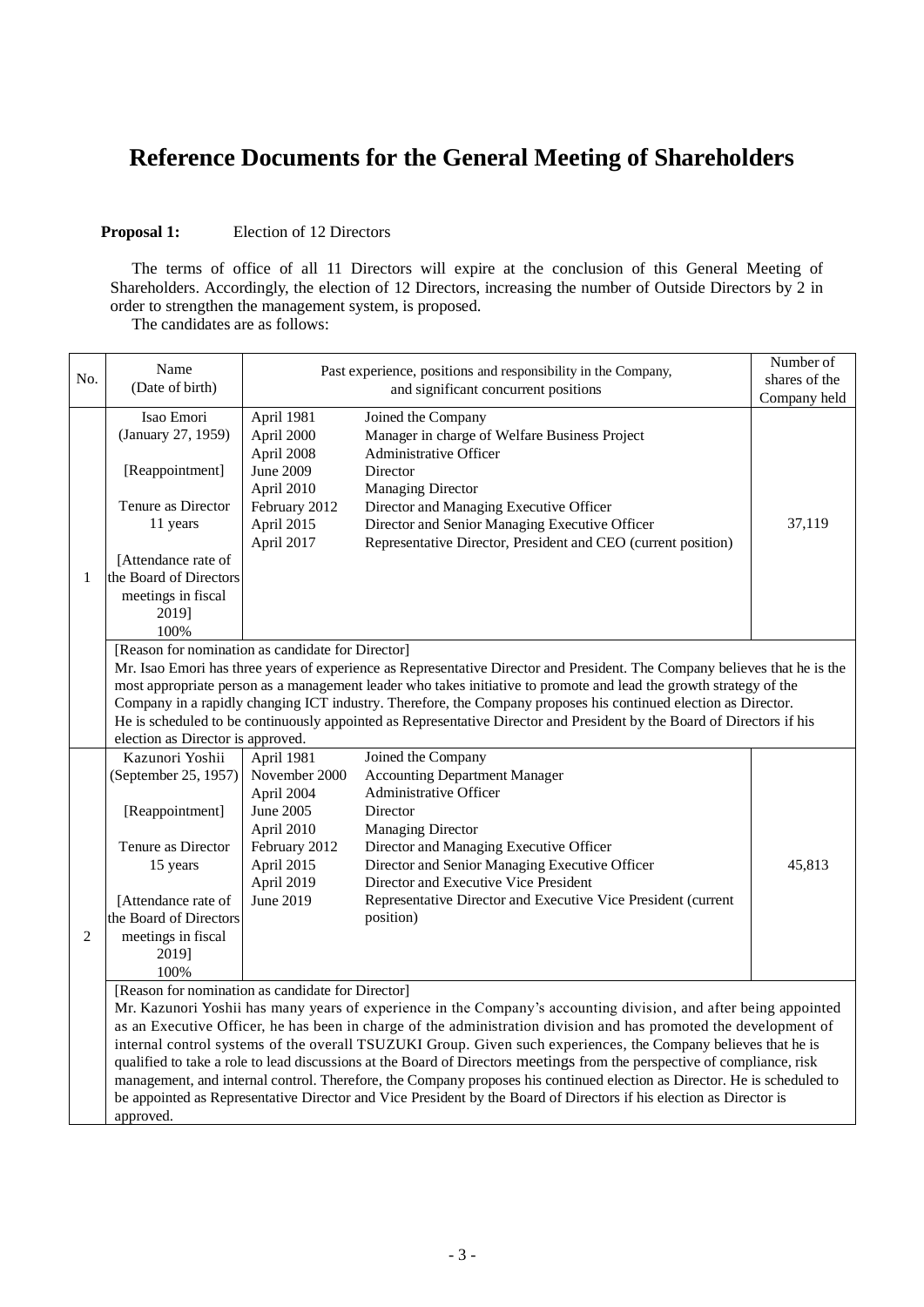| No. | Name<br>(Date of birth)                                                                                                                                                                                                                        |                                           | Past experience, positions and responsibility in the Company,<br>and significant concurrent positions                                                                                                                                  | Number of<br>shares of the<br>Company held |  |  |
|-----|------------------------------------------------------------------------------------------------------------------------------------------------------------------------------------------------------------------------------------------------|-------------------------------------------|----------------------------------------------------------------------------------------------------------------------------------------------------------------------------------------------------------------------------------------|--------------------------------------------|--|--|
|     | Masato Tozawa<br>(June 1, 1957)                                                                                                                                                                                                                | April 1981<br>April 1999<br>November 2001 | Joined FUJITSU LIMITED<br>Manager of Sales Support Department, West Japan Sales Unit<br>General Manager of Software Service Planning Department,                                                                                       |                                            |  |  |
|     | [Reappointment]                                                                                                                                                                                                                                | June 2007                                 | Marketing Unit<br>Director, Fujitsu Business System Limited (currently Fujitsu                                                                                                                                                         |                                            |  |  |
|     | Tenure as Director                                                                                                                                                                                                                             |                                           | Marketing Limited)                                                                                                                                                                                                                     |                                            |  |  |
|     | 8 years                                                                                                                                                                                                                                        | <b>June 2008</b>                          | Vice Head of President Office, FUJITSU LIMITED                                                                                                                                                                                         | 15,907                                     |  |  |
|     |                                                                                                                                                                                                                                                | June 2010                                 | Head of Solution Business Planning Office                                                                                                                                                                                              |                                            |  |  |
|     | [Attendance rate of                                                                                                                                                                                                                            | August 2011                               | Advisor, the Company                                                                                                                                                                                                                   |                                            |  |  |
| 3   | the Board of Directors                                                                                                                                                                                                                         | February 2012                             | Managing Executive Officer                                                                                                                                                                                                             |                                            |  |  |
|     | meetings in fiscal                                                                                                                                                                                                                             | June 2012                                 | Director and Managing Executive Officer                                                                                                                                                                                                |                                            |  |  |
|     | 2019]<br>100%                                                                                                                                                                                                                                  | June 2015                                 | Director and Managing Executive Officer, in charge of<br>Electronic Devices Division (current position)                                                                                                                                |                                            |  |  |
|     | [Reason for nomination as candidate for Director]                                                                                                                                                                                              |                                           |                                                                                                                                                                                                                                        |                                            |  |  |
|     |                                                                                                                                                                                                                                                |                                           | Mr. Masato Tozawa has many years of experience in the Company's management strategy division and has broad                                                                                                                             |                                            |  |  |
|     |                                                                                                                                                                                                                                                |                                           | knowledge in corporate management. The Company believes that he is qualified to take a role to lead discussions at the                                                                                                                 |                                            |  |  |
|     |                                                                                                                                                                                                                                                |                                           | Board of Directors meetings from the perspective of promoting enhancement of business platforms and technology                                                                                                                         |                                            |  |  |
|     |                                                                                                                                                                                                                                                |                                           | platforms that are common to all business domains of the Company. Therefore, the Company proposes his continued                                                                                                                        |                                            |  |  |
|     | election as Director.                                                                                                                                                                                                                          |                                           |                                                                                                                                                                                                                                        |                                            |  |  |
|     | Katsuyuki Yoshida                                                                                                                                                                                                                              | March 1984                                | Joined the Company                                                                                                                                                                                                                     |                                            |  |  |
|     | (July 27, 1962)                                                                                                                                                                                                                                | April 2003                                | Third Sales Department Manager of Distribution Sales Division                                                                                                                                                                          |                                            |  |  |
|     |                                                                                                                                                                                                                                                | April 2009                                | Administrative Officer, General Manager of Distribution Sales<br>Division, Fourth Sales Department Manager, Sales Promotion                                                                                                            |                                            |  |  |
|     | [Reappointment]                                                                                                                                                                                                                                |                                           | Department Manager                                                                                                                                                                                                                     |                                            |  |  |
|     | Tenure as Director                                                                                                                                                                                                                             | June 2012                                 | Executive Officer, Vice Head of Information Sales Unit,                                                                                                                                                                                |                                            |  |  |
|     | 2 year                                                                                                                                                                                                                                         |                                           | General Manager of Second Distribution Sales Division, Cloud                                                                                                                                                                           | 4,342                                      |  |  |
|     |                                                                                                                                                                                                                                                |                                           | <b>Computing Promotion Office</b>                                                                                                                                                                                                      |                                            |  |  |
|     | [Attendance rate of                                                                                                                                                                                                                            | April 2016                                | Managing Executive Officer                                                                                                                                                                                                             |                                            |  |  |
| 4   | the Board of Directors                                                                                                                                                                                                                         | June 2018                                 | Director and Managing Executive Officer                                                                                                                                                                                                |                                            |  |  |
|     | meetings in fiscal                                                                                                                                                                                                                             | April 2020                                | Director and Managing Executive Officer, Head of Solution                                                                                                                                                                              |                                            |  |  |
|     | 2019]                                                                                                                                                                                                                                          |                                           | Services Unit (current position)                                                                                                                                                                                                       |                                            |  |  |
|     | 100%                                                                                                                                                                                                                                           |                                           |                                                                                                                                                                                                                                        |                                            |  |  |
|     | [Reason for nomination as candidate for Director]                                                                                                                                                                                              |                                           |                                                                                                                                                                                                                                        |                                            |  |  |
|     | Mr. Katsuyuki Yoshida has experience as Executive Officer in the information network solution services division,                                                                                                                               |                                           |                                                                                                                                                                                                                                        |                                            |  |  |
|     | and as a Managing Executive Officer in the West Japan Unit since 2016. He has successfully concluded many large-scale<br>business negotiations and demonstrated strong leadership. The Company believes that he is qualified to take a role to |                                           |                                                                                                                                                                                                                                        |                                            |  |  |
|     |                                                                                                                                                                                                                                                |                                           | further develop the information network solution services division that is positioned as the Company's core business.                                                                                                                  |                                            |  |  |
|     |                                                                                                                                                                                                                                                |                                           | Therefore, the Company proposes his continued election as Director.                                                                                                                                                                    |                                            |  |  |
|     | Kazuhisa Oyama                                                                                                                                                                                                                                 | April 1984                                | Joined The Mitsubishi Bank, Ltd. (currently MUFG Bank, Ltd.)                                                                                                                                                                           |                                            |  |  |
|     | (February 24, 1960)                                                                                                                                                                                                                            | <b>July 2010</b>                          | Administrative Officer                                                                                                                                                                                                                 |                                            |  |  |
|     |                                                                                                                                                                                                                                                | May 2012                                  | Corporate Business Department Manager                                                                                                                                                                                                  |                                            |  |  |
|     | [Reappointment]                                                                                                                                                                                                                                | June 2013<br>June 2016                    | Executive Officer, the Company                                                                                                                                                                                                         |                                            |  |  |
|     | Tenure as Director                                                                                                                                                                                                                             | April 2020                                | Director and Executive Officer<br>Director and Executive Officer, Internal Control Promotion                                                                                                                                           |                                            |  |  |
|     | 4 years                                                                                                                                                                                                                                        |                                           | Office, Business Promotion Division, General Affairs and                                                                                                                                                                               | 8,420                                      |  |  |
|     |                                                                                                                                                                                                                                                |                                           | Human Resources Division, Finance and Accounting Division                                                                                                                                                                              |                                            |  |  |
|     | [Attendance rate of                                                                                                                                                                                                                            |                                           | (current position)                                                                                                                                                                                                                     |                                            |  |  |
| 5   | the Board of Directors                                                                                                                                                                                                                         |                                           |                                                                                                                                                                                                                                        |                                            |  |  |
|     | meetings in fiscal                                                                                                                                                                                                                             |                                           |                                                                                                                                                                                                                                        |                                            |  |  |
|     | 2019]                                                                                                                                                                                                                                          |                                           |                                                                                                                                                                                                                                        |                                            |  |  |
|     | 100%                                                                                                                                                                                                                                           |                                           |                                                                                                                                                                                                                                        |                                            |  |  |
|     | [Reason for nomination as candidate for Director]                                                                                                                                                                                              |                                           |                                                                                                                                                                                                                                        |                                            |  |  |
|     |                                                                                                                                                                                                                                                |                                           | Mr. Kazuhisa Oyama has strengthened the healthcare business and demonstrated strong leadership with new ideas<br>in creating business models using new technologies such as AI, IoT, etc. The Company believes that he is qualified to |                                            |  |  |
|     |                                                                                                                                                                                                                                                |                                           | take a role in a wide range of fields based on his track record in areas including capital policy upon his many years of                                                                                                               |                                            |  |  |
|     |                                                                                                                                                                                                                                                |                                           | experience in banking business. Therefore, the Company proposes his continued election as Director.                                                                                                                                    |                                            |  |  |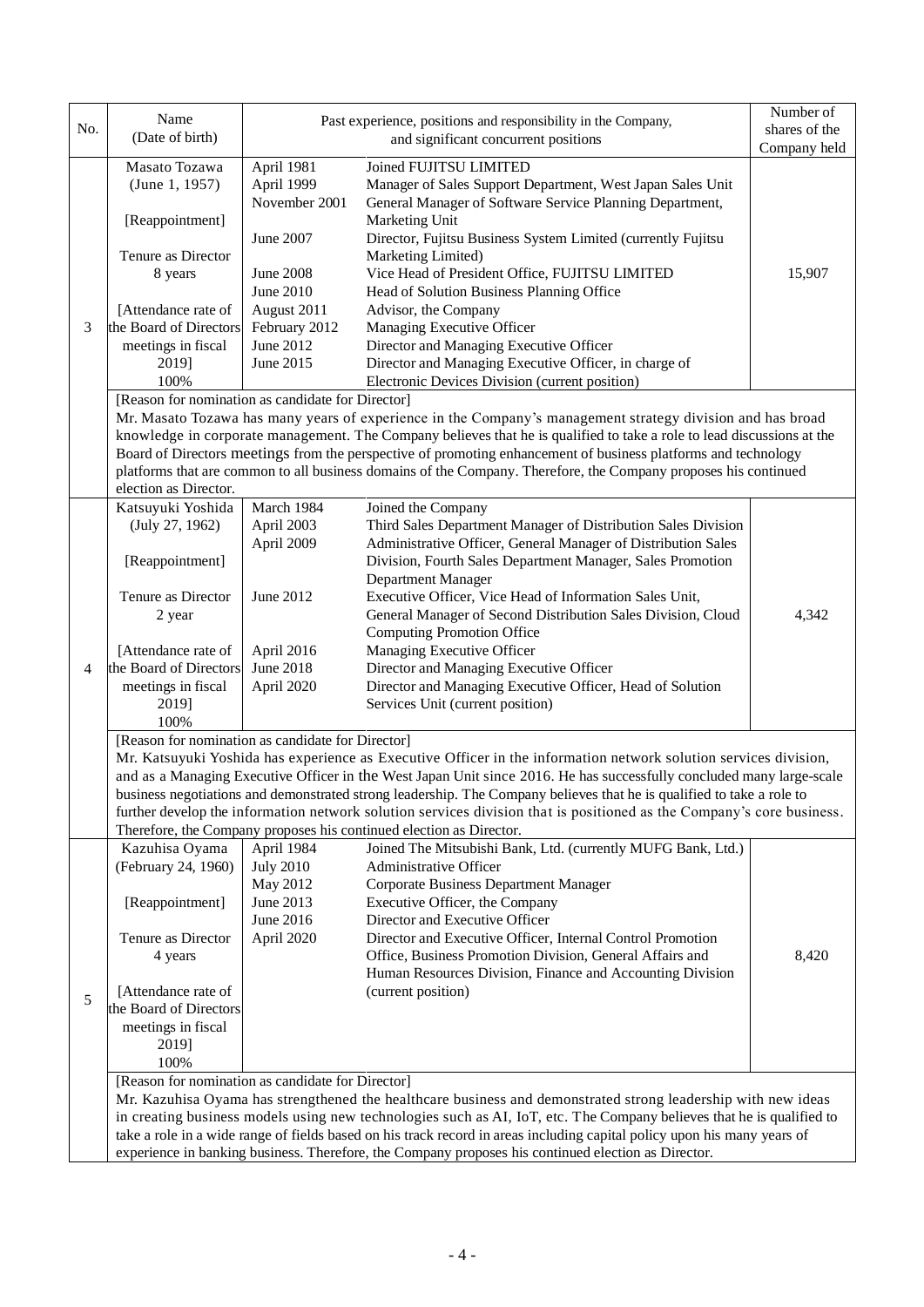| No. | Name<br>(Date of birth)                                                                                                                                                                                                                        |                                | Past experience, positions and responsibility in the Company,<br>and significant concurrent positions                   | Number of<br>shares of the<br>Company held |  |  |
|-----|------------------------------------------------------------------------------------------------------------------------------------------------------------------------------------------------------------------------------------------------|--------------------------------|-------------------------------------------------------------------------------------------------------------------------|--------------------------------------------|--|--|
|     | Toshihiro Hirai<br>(June 14, 1962)                                                                                                                                                                                                             | April 1985<br>April 2004       | Joined the Company<br>Second Sales Department Manager of Network Solution Sales<br>Division                             |                                            |  |  |
|     | [Reappointment]                                                                                                                                                                                                                                | April 2009                     | Administrative Officer, Management Planning Office Manager                                                              |                                            |  |  |
|     |                                                                                                                                                                                                                                                | June 2012                      | <b>Executive Officer</b>                                                                                                |                                            |  |  |
|     | Tenure as Director<br>2 year                                                                                                                                                                                                                   | <b>June 2018</b><br>April 2020 | Director and Executive Officer<br>Director and Executive Officer, General Manager of Corporate                          | 15,790                                     |  |  |
|     |                                                                                                                                                                                                                                                |                                | Planning Division (current position)                                                                                    |                                            |  |  |
|     | [Attendance rate of                                                                                                                                                                                                                            |                                |                                                                                                                         |                                            |  |  |
| 6   | the Board of Directors                                                                                                                                                                                                                         |                                |                                                                                                                         |                                            |  |  |
|     | meetings in fiscal                                                                                                                                                                                                                             |                                |                                                                                                                         |                                            |  |  |
|     | 2019]                                                                                                                                                                                                                                          |                                |                                                                                                                         |                                            |  |  |
|     | 100%                                                                                                                                                                                                                                           |                                |                                                                                                                         |                                            |  |  |
|     | [Reason for nomination as candidate for Director]                                                                                                                                                                                              |                                |                                                                                                                         |                                            |  |  |
|     |                                                                                                                                                                                                                                                |                                | Mr. Toshihiro Hirai has many years of experience in the Company's network business division and management              |                                            |  |  |
|     | planning division, and has broad knowledge and experience in corporate management. The Company believes that he                                                                                                                                |                                |                                                                                                                         |                                            |  |  |
|     | is qualified to take a role to expand the network integration business, which is a key initiative in the Company's mid-term<br>business plan, and to strengthen management strategy. Therefore, the Company proposes his continued election as |                                |                                                                                                                         |                                            |  |  |
|     | Director.                                                                                                                                                                                                                                      |                                |                                                                                                                         |                                            |  |  |
|     |                                                                                                                                                                                                                                                | April 1978                     | Joined Japanese National Railways (currently WEST JAPAN                                                                 |                                            |  |  |
|     | Yuji Nishimura                                                                                                                                                                                                                                 |                                | RAILWAY COMPANY)                                                                                                        |                                            |  |  |
|     | (August 20, 1959)                                                                                                                                                                                                                              | April 1987                     | Joined FUJITSU LIMITED                                                                                                  |                                            |  |  |
|     |                                                                                                                                                                                                                                                | October 2002                   | Project Manager, West Japan System Department, Solution                                                                 |                                            |  |  |
|     | [Reappointment]                                                                                                                                                                                                                                |                                | Business Unit (in charge of Docomo ALADIN & Mobile                                                                      |                                            |  |  |
|     |                                                                                                                                                                                                                                                |                                | Carrier West Japan)                                                                                                     |                                            |  |  |
|     | Tenure as Director                                                                                                                                                                                                                             | June 2012                      | Social Infrastructure System Business Unit SVP (in charge of                                                            |                                            |  |  |
|     | 1 year                                                                                                                                                                                                                                         |                                | Special Project)                                                                                                        | 2,967                                      |  |  |
|     |                                                                                                                                                                                                                                                | December 2014                  | Administrative Officer, the Company                                                                                     |                                            |  |  |
| 7   | [Attendance rate of<br>the Board of Directors                                                                                                                                                                                                  | April 2016<br>June 2019        | <b>Executive Officer</b><br>Director and Executive Officer                                                              |                                            |  |  |
|     |                                                                                                                                                                                                                                                |                                | Director and Executive Officer, Head of Product Business Unit                                                           |                                            |  |  |
|     | meetings in fiscal<br>2019]                                                                                                                                                                                                                    | April 2020                     | (Information Management Division, Tsuzuki-CSIRT, Product                                                                |                                            |  |  |
|     | 100%                                                                                                                                                                                                                                           |                                | Assurance Promotion Office, Product Business Unit, and                                                                  |                                            |  |  |
|     |                                                                                                                                                                                                                                                |                                | Services & Support Unit) (current position)                                                                             |                                            |  |  |
|     | [Reason for nomination as candidate for Director]                                                                                                                                                                                              |                                |                                                                                                                         |                                            |  |  |
|     |                                                                                                                                                                                                                                                |                                | Mr. Yuji Nishimura has demonstrated strong leadership in quality improvement in upstream processes of projects in the   |                                            |  |  |
|     |                                                                                                                                                                                                                                                |                                | assurance division and development of new technologies. The Company believes that he is qualified to take a role to     |                                            |  |  |
|     |                                                                                                                                                                                                                                                |                                | prevent the occurrence of unprofitable projects and create business models using new technologies such as AI, robotics, |                                            |  |  |
|     | etc., which are new growth fields and domains. Therefore, the Company proposes his continued election as Director.                                                                                                                             |                                |                                                                                                                         |                                            |  |  |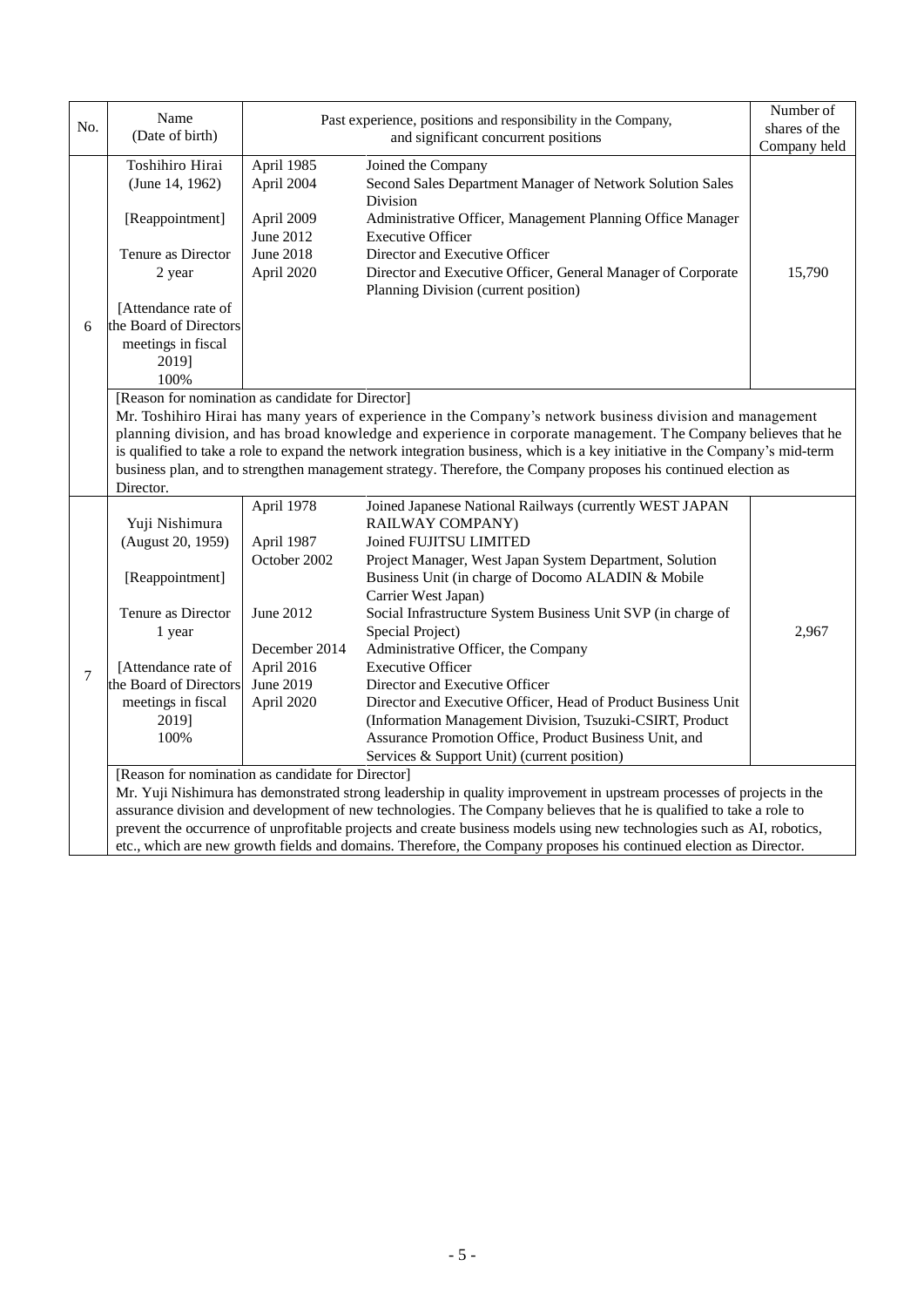|                                                                                                                            | Toshihiro Murashima April 1996                                                                                         |            | Registered as attorney (Dai-Ichi Tokyo Bar Association)                              |       |  |
|----------------------------------------------------------------------------------------------------------------------------|------------------------------------------------------------------------------------------------------------------------|------------|--------------------------------------------------------------------------------------|-------|--|
|                                                                                                                            | (April 2, 1957)                                                                                                        |            | Joined Aoyama Chuo Law Office                                                        |       |  |
|                                                                                                                            |                                                                                                                        | April 1999 | Partner                                                                              |       |  |
|                                                                                                                            | [Reappointment]                                                                                                        | April 2001 | Established Murashima Hozumi Law Office                                              |       |  |
|                                                                                                                            | [Outside Director]                                                                                                     |            | Partner (current position)                                                           |       |  |
|                                                                                                                            |                                                                                                                        | June 2006  | <b>Outside Director, NIFTY Corporation</b>                                           |       |  |
|                                                                                                                            | Tenure as Director                                                                                                     | June 2011  | <b>Outside Statutory Auditor, the Company</b>                                        | 2,964 |  |
|                                                                                                                            | 3 years                                                                                                                | June 2017  | <b>Outside Director (current position)</b>                                           |       |  |
|                                                                                                                            |                                                                                                                        |            | [Significant concurrent positions]                                                   |       |  |
|                                                                                                                            | [Attendance rate of                                                                                                    | $\bullet$  | Partner, Murashima Hozumi Law Office                                                 |       |  |
| 8                                                                                                                          | the Board of Directors                                                                                                 |            |                                                                                      |       |  |
|                                                                                                                            | meetings in fiscal                                                                                                     |            |                                                                                      |       |  |
|                                                                                                                            | 2019]                                                                                                                  |            |                                                                                      |       |  |
|                                                                                                                            | 84.6%                                                                                                                  |            |                                                                                      |       |  |
|                                                                                                                            | [Reason for nomination as candidate for Outside Director]                                                              |            |                                                                                      |       |  |
| Although Mr. Toshihiro Murashima has never been directly involved in corporate management, he has expertise as an          |                                                                                                                        |            |                                                                                      |       |  |
|                                                                                                                            | attorney, and as Statutory Auditor of the Company for many years and Chairman of the Nomination and Compensation       |            |                                                                                      |       |  |
| Committee, he has profound insights on the qualities of candidates for officers and their appropriate compensations, which |                                                                                                                        |            |                                                                                      |       |  |
|                                                                                                                            | are the core issues of corporate governance of the Company. The Company expects him to contribute to rapid and bold    |            |                                                                                      |       |  |
|                                                                                                                            | decision-making of management in the future from an objective position, independent of the executive management of the |            |                                                                                      |       |  |
|                                                                                                                            |                                                                                                                        |            | Company. Therefore, the Company proposes his continued election as Outside Director. |       |  |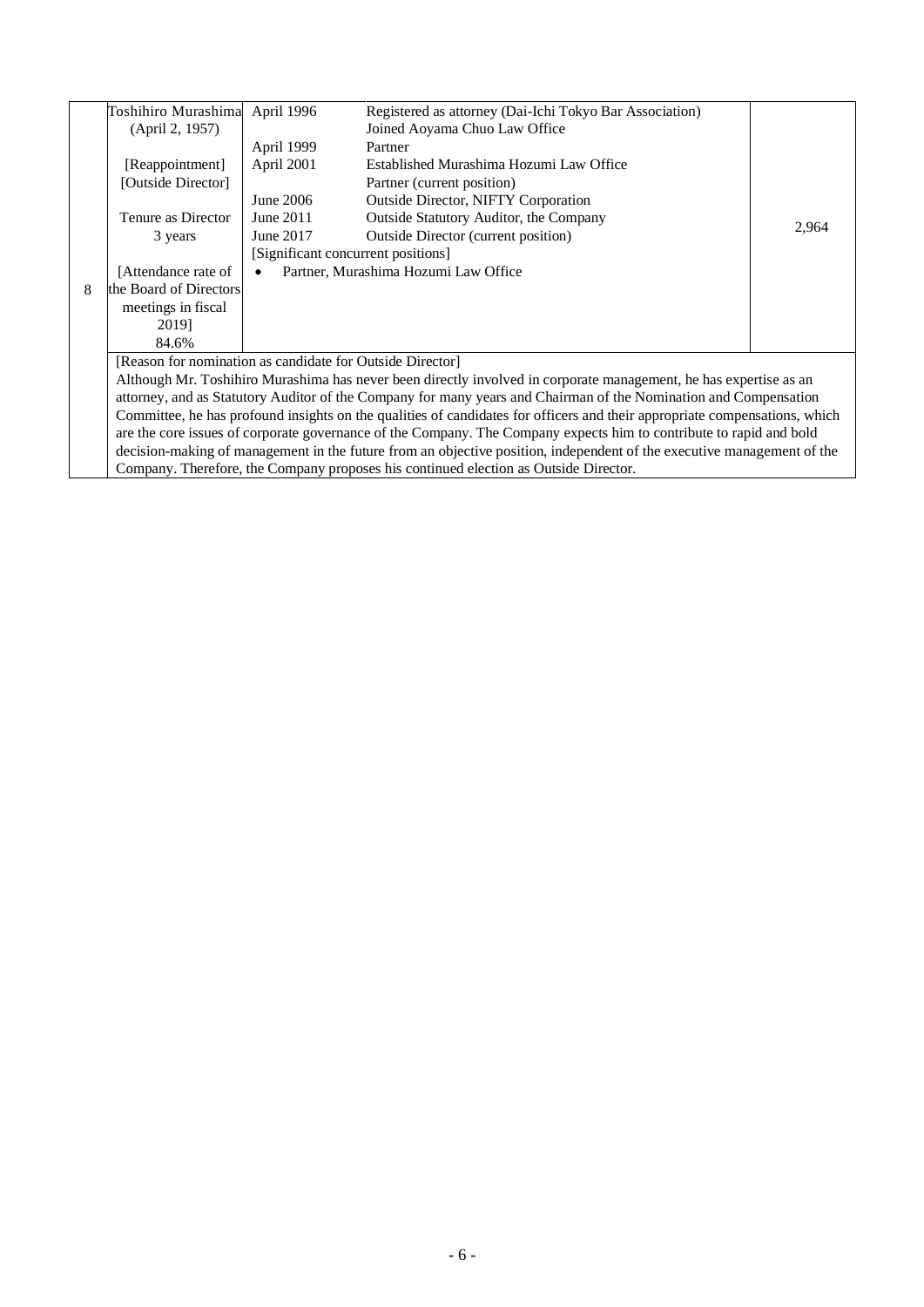|   |                                                                                                                        | April 1980                         | Joined FUJITSU LABORATORIES LTD.                                                                                      |                |
|---|------------------------------------------------------------------------------------------------------------------------|------------------------------------|-----------------------------------------------------------------------------------------------------------------------|----------------|
|   |                                                                                                                        | February 2000                      | Manager of Document Processing Research Department                                                                    |                |
|   |                                                                                                                        | April 2006                         | Director, Information Processing Society of Japan                                                                     |                |
|   | Kunio Matsui                                                                                                           | April 2007                         | Vice President, Fujitsu Laboratories of America, Inc.                                                                 |                |
|   | (July 23, 1957)                                                                                                        | April 2009                         | Chief Researcher of Software & Solution Laboratory, FUJITSU                                                           |                |
|   |                                                                                                                        |                                    | <b>LABORATORIES LTD.</b>                                                                                              |                |
|   | [Reappointment]                                                                                                        | <b>July 2009</b>                   | Technology Administrative Officer, NIFTY Corporation                                                                  |                |
|   | [Outside Auditor]                                                                                                      | <b>July 2014</b>                   | Member of Program Meeting Committee established for                                                                   |                |
|   | [Independent Officer]                                                                                                  |                                    | "Enhancement of Resilient Disaster Prevention and Disaster                                                            |                |
|   |                                                                                                                        |                                    | Reduction Function" Subject of Cabinet Office SIP                                                                     |                |
|   | Tenure as Director                                                                                                     | November 2014                      | Concurrently served as Head of New Business Promotion                                                                 | $\overline{0}$ |
|   | 1 year                                                                                                                 |                                    | Office, NIFTY Corporation                                                                                             |                |
|   |                                                                                                                        | April 2015                         | Concurrently served as Specially Appointed Professor of                                                               |                |
|   | [Attendance rate of                                                                                                    |                                    | Graduate School of Science and Technology, Shizuoka                                                                   |                |
| 9 | the Board of Directors                                                                                                 |                                    | University                                                                                                            |                |
|   | meetings in fiscal                                                                                                     | February 2017                      | Professor, Department of Information and Computer Science,                                                            |                |
|   | 2019]                                                                                                                  |                                    | College of Engineering, Kanazawa Institute of Technology                                                              |                |
|   | 100%                                                                                                                   |                                    | (current position)                                                                                                    |                |
|   |                                                                                                                        | June 2019                          | Outside Director, the Company (current position)                                                                      |                |
|   |                                                                                                                        | [Significant concurrent positions] |                                                                                                                       |                |
|   |                                                                                                                        |                                    | Professor, Department of Information and Computer Science, College of                                                 |                |
|   |                                                                                                                        |                                    | Engineering, Kanazawa Institute of Technology                                                                         |                |
|   | [Reason for nomination as candidate for Outside Director]                                                              |                                    |                                                                                                                       |                |
|   | Although Mr. Kunio Matsui has never been directly involved in corporate management, he has abundant experience at      |                                    |                                                                                                                       |                |
|   | FUJITSU LABORATORIES LTD. and NIFTY Corporation and currently as a professor in the Department of Information          |                                    |                                                                                                                       |                |
|   | and Computer Science, College of Engineering, Kanazawa Institute of Technology, and possesses profound insights on the |                                    |                                                                                                                       |                |
|   |                                                                                                                        |                                    | information network solution business. The Company expects him to contribute to rapid and bold decision-making of     |                |
|   |                                                                                                                        |                                    | management from a diversified perspective by drawing on his experience and from an objective position, independent of |                |
|   |                                                                                                                        |                                    | the executive management of the Company. Therefore, the Company proposes his continued election as Outside Director.  |                |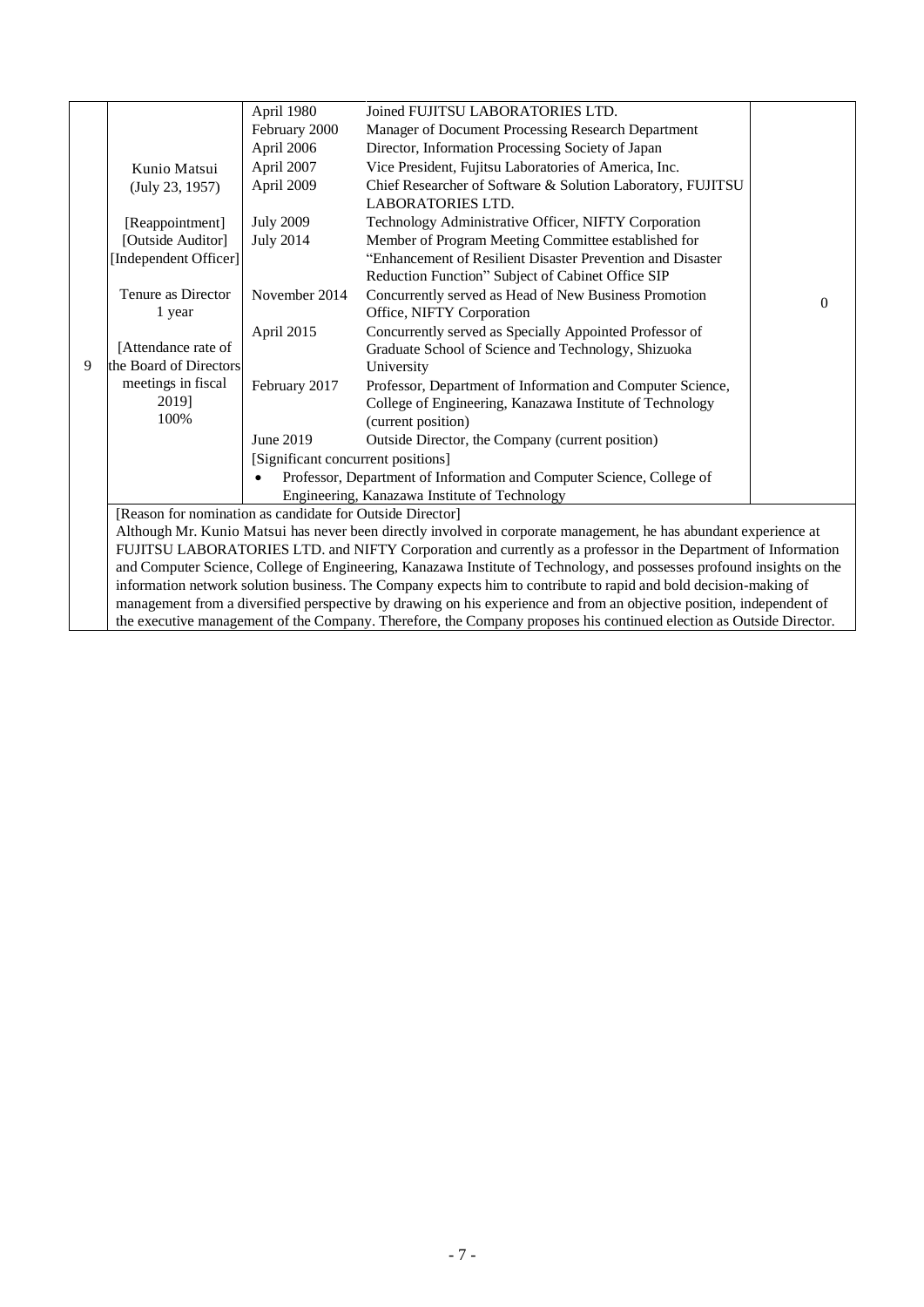|    |                                                           | April 1982                         | Joined ASO CORPORATION                                                                                                   |          |
|----|-----------------------------------------------------------|------------------------------------|--------------------------------------------------------------------------------------------------------------------------|----------|
|    |                                                           | November 1999                      | General Manager, Hospital Consulting Division                                                                            |          |
|    |                                                           | June 2005                          | Director, General Manager, Hospital Consulting Division                                                                  |          |
|    |                                                           | April 2008                         | Director, Deputy General Manager, Medical Business Division,                                                             |          |
|    |                                                           |                                    | General Manager, Hospital Consulting Division                                                                            |          |
|    |                                                           | June 2009                          | Director, Member of Group Management Committee, Deputy                                                                   |          |
|    |                                                           |                                    | General Manager, Medical Business Division, General Manager,<br><b>Hospital Consulting Division</b>                      |          |
|    |                                                           | October 2009                       | Director, Member of Group Management Committee, Deputy                                                                   |          |
|    | Hidetoshi                                                 |                                    | General Manager, Medical Business Division                                                                               |          |
|    | Takinaka(April 24,                                        | June 2012                          | Managing Director, Member of Group Management Committee,                                                                 |          |
|    | 1958)                                                     |                                    | Deputy General Manager, Medical Business Division                                                                        | $\Omega$ |
|    |                                                           | November 2012                      | President and CEO, Aso Information System Co., Ltd. (current                                                             |          |
|    | [New Appointment]                                         |                                    | position)                                                                                                                |          |
| 10 | [Outside Director]                                        | June 2016                          | Senior Managing Director, ASO CORPORATION, Member of                                                                     |          |
|    |                                                           |                                    | Group Management Committee, Deputy General Manager,                                                                      |          |
|    |                                                           |                                    | <b>Medical Business Division</b>                                                                                         |          |
|    |                                                           | June 2018                          | Senior Managing Director, Member of Group Management                                                                     |          |
|    |                                                           |                                    | Committee, General Manager, Medical Business Division<br>(current position)                                              |          |
|    |                                                           | January 2020                       | Advisor, the Company (current position)                                                                                  |          |
|    |                                                           | [Significant concurrent positions] |                                                                                                                          |          |
|    |                                                           |                                    | President and CEO, Aso Information System Co., Ltd.                                                                      |          |
|    |                                                           |                                    | Senior Managing Director, ASO CORPORATION                                                                                |          |
|    | [Reason for nomination as candidate for Outside Director] |                                    |                                                                                                                          |          |
|    |                                                           |                                    | Mr. Hidetoshi Takinaka has profound insights on industries related to medical and nursing care acquired through abundant |          |
|    |                                                           |                                    | experience and track record as President and CEO of a company. The Company expects him to provide supervision and        |          |
|    |                                                           |                                    | advice in the Company's challenges toward new growth fields and domains in the future. Therefore, the Company proposes   |          |
|    | his election as Outside Director.                         |                                    |                                                                                                                          |          |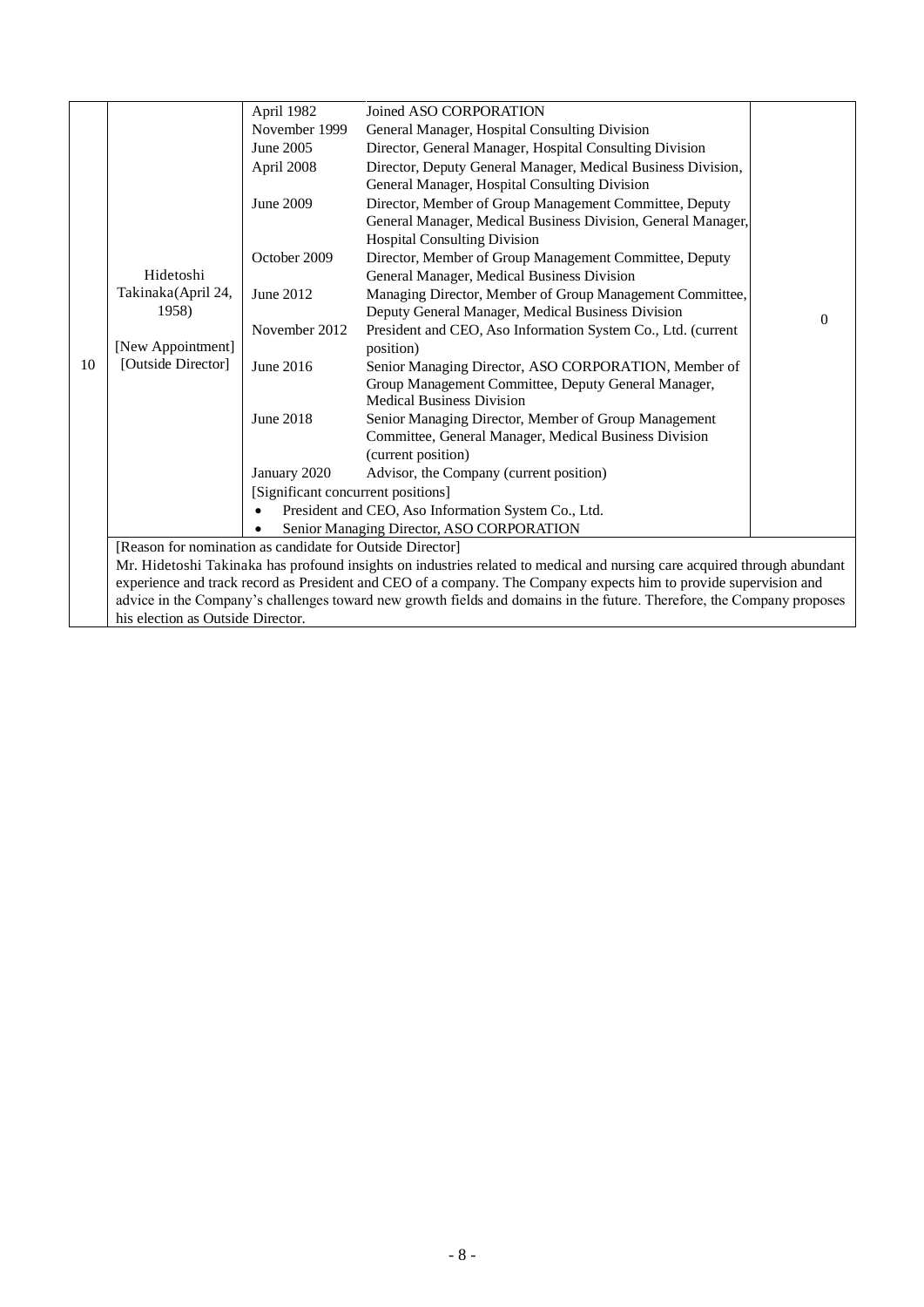|    |                                                           | April 1984                                                                                                              | Joined FUJITSU LIMITED                                                                                                |   |  |  |
|----|-----------------------------------------------------------|-------------------------------------------------------------------------------------------------------------------------|-----------------------------------------------------------------------------------------------------------------------|---|--|--|
|    |                                                           | June 2002                                                                                                               | Manager of Product Planning, Software Services Planning                                                               |   |  |  |
|    |                                                           |                                                                                                                         | Department, Marketing Unit                                                                                            |   |  |  |
|    |                                                           | April 2010                                                                                                              | General Manager of Sales Department, Mizuho Corporate                                                                 |   |  |  |
|    |                                                           |                                                                                                                         | Business Unit (in charge of Next Generation Systems)                                                                  |   |  |  |
|    |                                                           | April 2017                                                                                                              | Head of First Financial Business Division                                                                             |   |  |  |
|    | Makoto Omori                                              | April 2018                                                                                                              | Corporate Executive Officer, Head of First Financial Business                                                         |   |  |  |
|    | (September 15, 1961)                                      |                                                                                                                         | Division; Sales, Financial Services & Social Infrastructure Sales                                                     |   |  |  |
|    |                                                           |                                                                                                                         | Group                                                                                                                 | 0 |  |  |
|    | [New Appointment]                                         | January 2019                                                                                                            | Administrative Officer, Head of First Financial Business                                                              |   |  |  |
|    | [Outside Director]                                        |                                                                                                                         | Division; Sales, Financial Services & Social Infrastructure Sales                                                     |   |  |  |
| 11 |                                                           |                                                                                                                         | Group                                                                                                                 |   |  |  |
|    |                                                           | April 2019                                                                                                              | Administrative Officer, Head of Social Infrastructure Business                                                        |   |  |  |
|    |                                                           |                                                                                                                         | Division; Sales, Financial Services & Social Infrastructure Sales                                                     |   |  |  |
|    |                                                           |                                                                                                                         | Group, (current position)                                                                                             |   |  |  |
|    |                                                           | [Significant concurrent positions]                                                                                      |                                                                                                                       |   |  |  |
|    | Administrative Officer, FUJITSU LIMITED                   |                                                                                                                         |                                                                                                                       |   |  |  |
|    | [Reason for nomination as candidate for Outside Director] |                                                                                                                         |                                                                                                                       |   |  |  |
|    |                                                           |                                                                                                                         | Mr. Makoto Omori has abundant experience and track record in the system integration business as General Manager of an |   |  |  |
|    |                                                           | operating corporation. The Company expects him to contribute to swift and bold decision making in management in         |                                                                                                                       |   |  |  |
|    |                                                           | addition to the supervisory functions, and to provide advice from the perspective of shareholders and investors from an |                                                                                                                       |   |  |  |
|    |                                                           |                                                                                                                         | objective position, independent of the executive management of the Company. Therefore, the Company proposes his       |   |  |  |
|    | election as Outside Director.                             |                                                                                                                         |                                                                                                                       |   |  |  |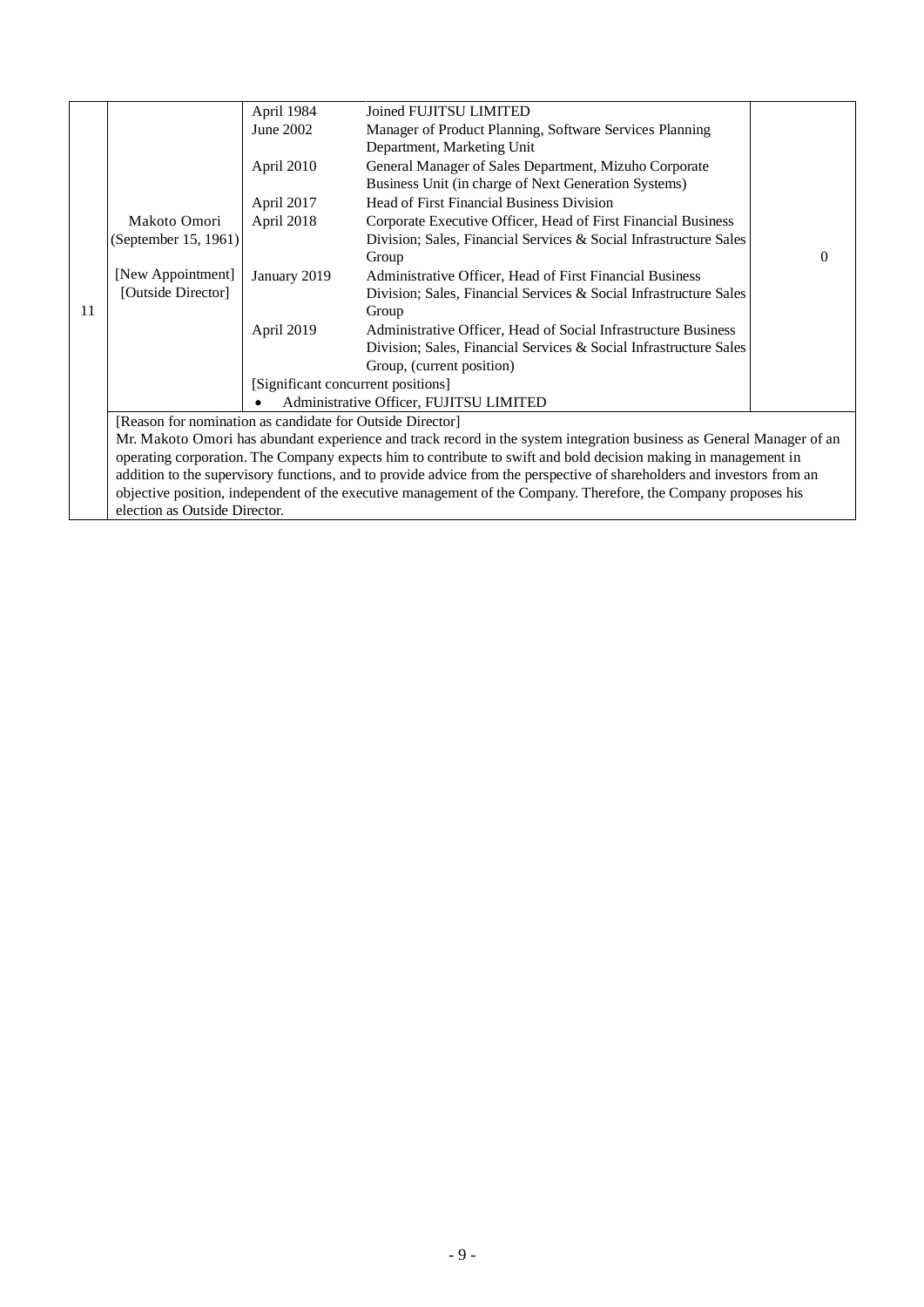|    |                                                                                                                           | April 1973                                               | Joined Second Department of Surgery, Chiba University School<br>of Medicine                                        |   |  |  |
|----|---------------------------------------------------------------------------------------------------------------------------|----------------------------------------------------------|--------------------------------------------------------------------------------------------------------------------|---|--|--|
|    |                                                                                                                           |                                                          |                                                                                                                    |   |  |  |
|    |                                                                                                                           | April 1986                                               | Visiting Doctor, Mayo Clinic, the United States of America                                                         |   |  |  |
|    |                                                                                                                           | April 1987                                               | Chief, Department of Diagnostic Radiology, National Cancer                                                         |   |  |  |
|    |                                                                                                                           |                                                          | Center                                                                                                             |   |  |  |
|    |                                                                                                                           | <b>July 1992</b>                                         | Head, Department of Radiology, National Cancer Center                                                              |   |  |  |
|    |                                                                                                                           |                                                          | <b>Hospital East</b>                                                                                               |   |  |  |
|    |                                                                                                                           | April 1998                                               | Head, Department of Diagnostic Radiology, National Cancer<br>Center Hospital                                       |   |  |  |
|    |                                                                                                                           | January 2004                                             | Director, Research Center for Cancer Prevention and Screening,                                                     |   |  |  |
|    | Noriyuki Moriyama                                                                                                         |                                                          | National Cancer Center                                                                                             |   |  |  |
|    | (June 20, 1947)                                                                                                           | April 2010                                               | Director, Research Center for Cancer Prevention and Screening,                                                     |   |  |  |
|    |                                                                                                                           |                                                          | National Cancer Center (Independent Administrative Institution)                                                    | 0 |  |  |
|    | [New Appointment]                                                                                                         | April 2013                                               | Senior Executive Officer and Managing Director, Medical                                                            |   |  |  |
|    | [Outside Director]                                                                                                        |                                                          | Corporation Midtown Medicine Co., Ltd.                                                                             |   |  |  |
|    | [Independent Officer]                                                                                                     |                                                          | Director, Health Screening Center, Tokyo Midtown Medicine                                                          |   |  |  |
| 12 |                                                                                                                           |                                                          | Co., Ltd.                                                                                                          |   |  |  |
|    |                                                                                                                           | April 2016                                               | Chairman, Shinkokai medical corporation (current position)                                                         |   |  |  |
|    |                                                                                                                           |                                                          | Director, Medical Corporation Midtown Medicine Co., Ltd.                                                           |   |  |  |
|    |                                                                                                                           |                                                          | (current position)                                                                                                 |   |  |  |
|    |                                                                                                                           | August 2016                                              | Director, HIMEDIC, Inc. (current position)                                                                         |   |  |  |
|    |                                                                                                                           | [Significant concurrent positions]                       |                                                                                                                    |   |  |  |
|    |                                                                                                                           | Chairman, Shinkokai medical corporation                  |                                                                                                                    |   |  |  |
|    |                                                                                                                           | Director, Medical Corporation Midtown Medicine Co., Ltd. |                                                                                                                    |   |  |  |
|    |                                                                                                                           | Director, HIMEDIC, Inc.                                  |                                                                                                                    |   |  |  |
|    | [Reason for nomination as candidate for Outside Director]                                                                 |                                                          |                                                                                                                    |   |  |  |
|    |                                                                                                                           |                                                          | Mr. Noriyuki Moriyama has made achievements at the National Cancer Center and in fields including the study of the |   |  |  |
|    | future advanced technology AI. Considering his achievements, the Company expects him to contribute to the efforts for the |                                                          |                                                                                                                    |   |  |  |
|    |                                                                                                                           |                                                          | Company's health care business and health management which is also the Company's management policy, and to provide |   |  |  |
|    | swift and bold decision making in management based on viewpoints and insights different from the Company's from an        |                                                          |                                                                                                                    |   |  |  |
|    |                                                                                                                           |                                                          | objective position, independent of the executive management of the Company. Therefore, the Company proposes his    |   |  |  |

election as Outside Director.

(Notes)

- 1. Mr. Toshihiro Murashima serves as representative of Murashima Hozumi Law Office, with which the Company has entered into an advisory agreement. There is no special interest between the candidate and the Company.
- 2. Mr. Hidetoshi Takinaka serves concurrently as President and CEO of Aso Information System Co., Ltd. and Senior Managing Director of ASO CORPORATION. The Company has entered into a capital and business alliance agreement with ASO CORPORATION, the parent company of Aso Information System Co., Ltd.
- 3. Mr. Makoto Omori serves concurrently as Director and Head of FUJITSU LIMITED, with which the Company has business transactions including product sales.
- 4. Excluding Messrs. Toshihiro Murashima, Hidetoshi Takinaka and Makoto Omori, there are no special interests between each candidate and the Company.
- 5. Mr. Makoto Omori executes business operations of FUJITSU LIMITED, which is a specified associated service provider of the Company and he receives compensation from FUJITSU LIMITED as Administrative Officer and Head.
- 6. Messrs. Kunio Matsui and Noriyuki Moriyama are candidates for independent officer stipulated by the Tokyo Stock Exchange.
- 7. The Company has entered into a limited liability agreement with Messrs. Toshihiro Murashima and Kunio Matsui, which provides that the maximum amount of liability for damages as stipulated in Article 423 Paragraph 1 of the Companies Act shall be the total amount of the amounts stipulated in each Item under Article 425 Paragraph 1 of the Companies Act, provided that they have performed their duties in good faith and in absence of gross negligence. Furthermore, if this proposal is approved and Messrs. Toshihiro Murashima and Kunio Matsui are reelected, the Company plans to continue the above limited liability agreement. If Messrs. Hidetoshi Takinaka, Makoto Omori and Noriyuki Moriyama are elected, the Company plans to enter into a limited liability agreement with them.
- 8. The tenure as Director of each candidate is as of the conclusion of this General Meeting of Shareholders.